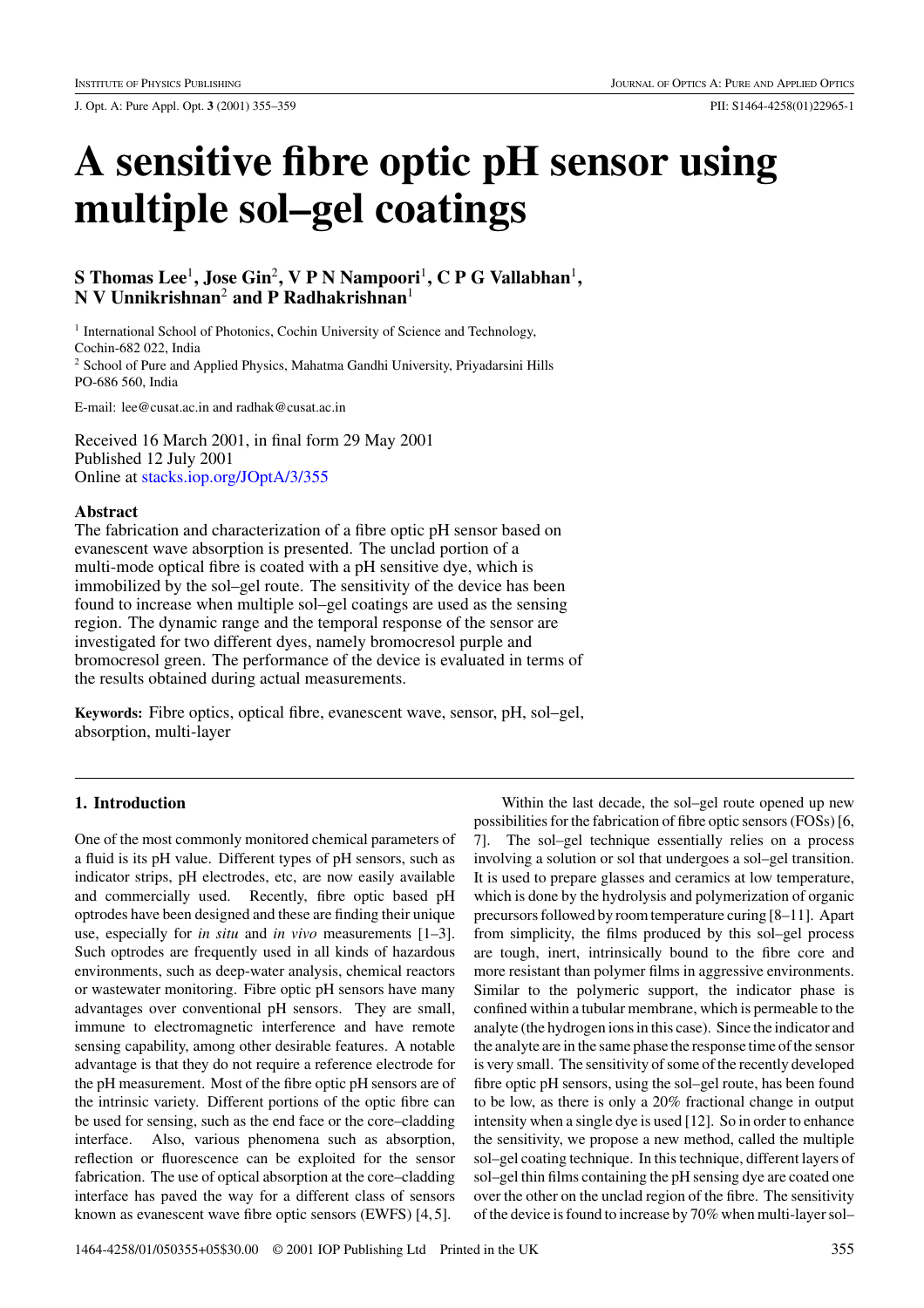gel coatings are employed. The dynamic range and temporal response of the sensor are investigated for two dyes, namely bromocresol purple (BCP) and bromocresol green (BCG).

#### **2. Theory**

#### *2.1. Spectrophotometry*

The development of the present fibre optic probe is basically an extension of the spectrophotometric determination of pH. It makes use of at least one indicator dye, HI, to induce pH sensitive changes in absorption spectrum or colour. An indicator dye dissolved in a solution has the following relationship:

$$
HI_{\substack{\text{form} \\ \text{form}}} \Leftrightarrow H^+ + I_{\substack{\text{alkaline} \\ \text{form}}} \, . \tag{1}
$$

 $[H^+]$ ,  $[I^-]$  and  $[H]$  represent the various concentrations.

If C is the total concentration and  $[HI]$ ,  $[I^-]$  are the two relative concentrations of the dye solution, then

$$
C = [HI] + [I^-]. \tag{2}
$$

The absorbance A of the solution, which is a function of the wavelength  $\lambda$ , is related to [H I] and [I<sup>-</sup>]:

$$
A(\lambda) = \alpha_{\lambda}^{I}[I^{-}]l + \alpha_{\lambda}^{HI}[HI]l
$$
 (3)

where  $\alpha_{\lambda}^{I}$  is the molar absorption coefficient of the alkaline form and  $\alpha_{\lambda}^{H I}$  is that of the acidic form of the dye and l is the absorption length. In the dye solution, the alkaline form of the dye peaks at a wavelength  $\lambda_1$  which is 592 nm for BCP and 616 nm for BCG. The peak  $\lambda_2$  corresponding to the acidic form is at 425 nm for BCP and at 420 nm for BCG. It is observed that increasing the pH reduces the absorbance peak at  $\lambda_2$  and increases the peak at  $\lambda_1$  (not shown).

## *2.2. Evanescent wave spectroscopy*

Although electromagnetic radiation that strikes the core– cladding interface of a multi-mode optical fibre (OF) at angles greater than the critical angle is totally internally reflected, there is an electromagnetic field, called the evanescent wave (EW), that penetrates a small distance into the cladding. This EW, which decays exponentially from the core–cladding interface and propagating parallel to it, can interact with the species surrounding the core region where the cladding has been stripped off. If this EW is absorbed by the species surrounding the core region it gives rise to the phenomenon of attenuated total reflection and so the output power of the OF will be correspondingly decreased. The theoretical model of EW absorption spectroscopy using multi-mode fibres has been developed by Ruddy *et al* [13]. The power transmission in an OF, having a lossy cladding, is given by the modified Beer–Lambert's law:

$$
P(l) = P_0 \exp(-\gamma l) \tag{4}
$$

where l is the length of the unclad portion of the fibre,  $P_0$  is the power transmitted in the absence of an absorbing species and  $\gamma$  is the EW absorption coefficient. Since  $\gamma = f\alpha$ , the above equation can be rewritten as

$$
P(l) = P_0 \exp(-f\alpha l) \tag{5}
$$

where  $f$  is the fraction of the power transmitted through the cladding and  $\alpha$  is the bulk absorption coefficient.



**Figure 1.** Experimental set-up: OF—optical fibre, MO—microscopic objective.

## **3. Experimental details**

#### *3.1. Probe fabrication*

For fabricating the sensor probe a plastic clad silica (PCS) fibre with core diameter 200  $\mu$ m and numerical aperture (NA) 0.22 is used. The total length of the fibre taken is 35 cm, of which 5 cm in the middle portion is unclad. Tetraethyl ortho silicate (TEOS) is used as the precursor for sol preparation since the refractive index of the porous silica film produced is less than that of the fibre core. BCP and BCG are used as the pH indicators. TEOS, anhydrous ethanol, water, HCl and the indicator dye are mixed in the molar ratio  $1:4:1:0.02:10^{-4}$ at room temperature with the help of a magnetic stirrer. Ethanol acts as a common solvent for TEOS and water and HCl is used as a catalyst. The porous silica is coated on the unclad portion of the fibre using the dip coating technique with a PC controlled stepper motor. In this technique, the dipped fibre is pulled upwards at an optimized rate of 100 mm min<sup>-1</sup>. An interferometric technique is employed to determine the thickness of the thin film and it has been found to be ∼200 nm for a single layer. The second layer is coated over the first one only after the complete curing of the latter and the third layer is coated in the same fashion. As a result, there exists an interface between the different layers. After drying the fibres at room temperature and atmospheric pressure, successive layers of dye-doped sol–gel thin films are coated onto the sensing region. These fibres are then kept for 15 days in order for the dye to become stabilized in the gel matrix and this reduces leaching of the dye molecules [12]. It is then washed in water to remove the excess and unbound dye. The coated region is again dried at 50 ◦C.

### *3.2. The experimental set-up*

A 50 W tungsten halogen lamp with a monochromator (McPherson UV 275) and PMT (Oriel) are used to record the EW absorption spectrum of the FOS [14]. The experimental set-up used to calibrate the pH sensor is shown in figure 1. The laser emission at 633 nm of a He–Ne laser is coupled to the OF using a microscopic objective (MO) having almost the same NA as that of the fibre. Light intensity at the output of the fibre is measured using a power meter (Metrologic 45–545) and simultaneously the pH of the solution is monitored by a pH electrode (pH scan 2, MERCK), which has a sensitivity of 0.1 units. The pH value of the solution is varied by adding either HCl or NaOH.

# **4. Results and discussion**

Figure 2 shows the normalized EW absorption spectrum of the pH sensor using immobilized BCP dye for different pH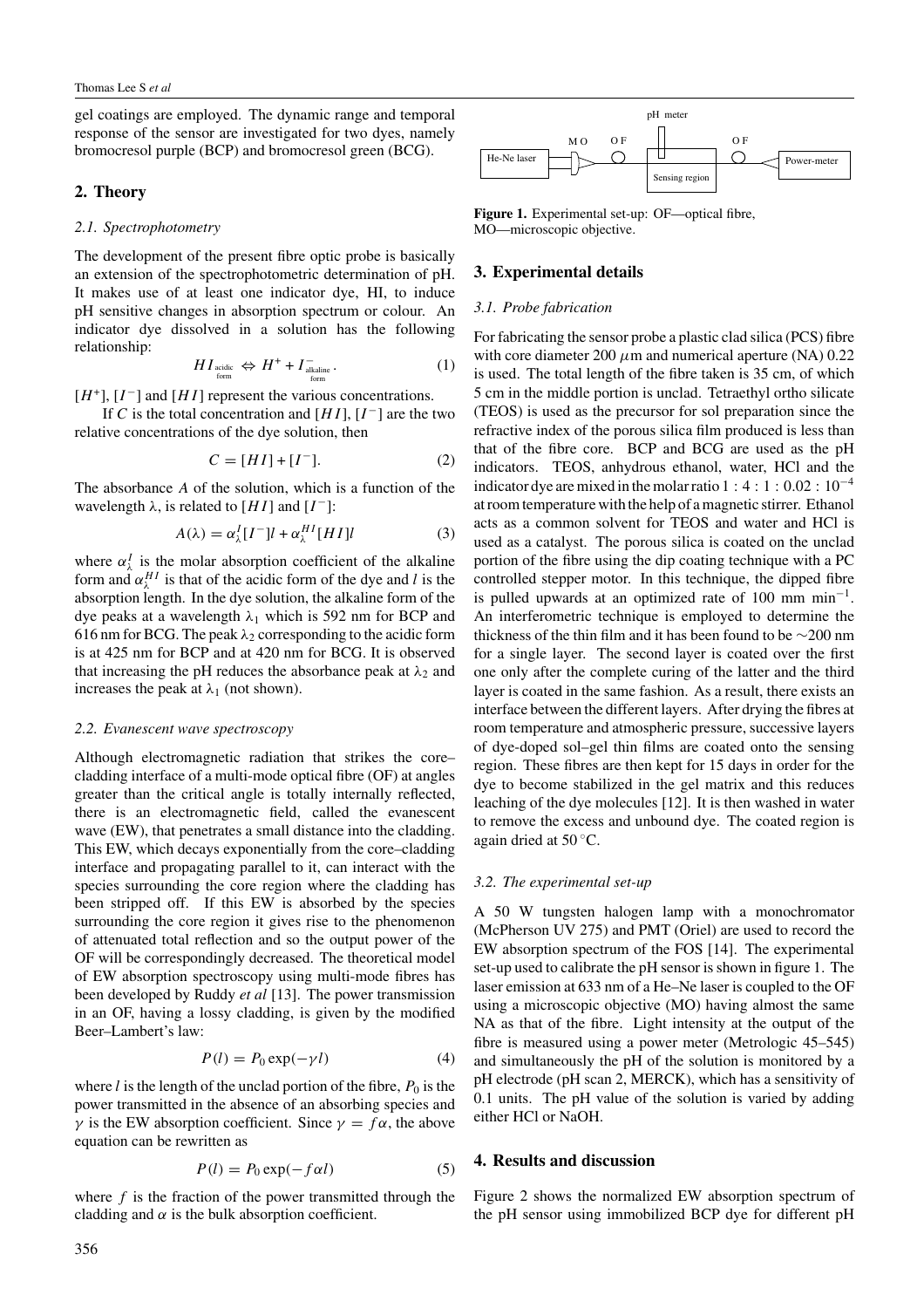

**Figure 2.** EW absorption spectrum of pH sensor with BCP in different pH environments ( $a = 11$ ,  $b = 8$ ,  $c = 5$ ).



**Figure 3.** EW absorption spectrum of pH sensor with BCG in different pH environments ( $a = 11$ ,  $b = 8$ ,  $c = 5$ ).

solutions surrounding the sensing region. The normalization is achieved by using the absorption spectrum of a fibre coated with an undoped sol–gel thin film. The EW absorption spectrum of the sensor is found to match well with that of a thin film of the dye coated on a glass substrate, which is obtained by using a spectrophotometer (Jasco V-570) which is not shown. As the pH of the solution surrounding the fibre increases, the absorbance of the alkaline form of the indicator increases and that of the acidic form decreases, but with smaller relative change. A similar type of plot is obtained for BCG dye as well (figure 3). So the wavelength of the light used to characterize the fibre optic pH sensor is to be near the absorption peak of the alkaline form of the indicator dye. This is the motivation for using a He–Ne laser as the source in this paper. Some of the properties of the sol–gel immobilized indicator dye differ from those in solution, which is in accordance with the observation made by Gupta and Sharma [12]. The pK value of BCP in solution is 6 and that in sol–gel matrix is 9 whereas for BCG it is 4.4 and 8, respectively. The pH range of BCP in solution is 5.2–6.8 and in sol–gel it is 7.5–10.5. BCG has a pH range of 3.6–5.2 in solution and 6.5–9.5 in sol–gel matrix.

Single layer coatings of BCP doped sol–gel thin film in the unclad portion of the OF gives only a poor sensitivity for the FOS, as can be inferred from figure 4. A similar kind of device performance has been observed for BCG also, which is not shown. This is evidently due to insufficient film thickness acting as the lossy cladding, which is only ∼200 nm. The penetration depth of the EW is of the order of the wavelength



**Figure 4.** Sensor response with a single layer of BCP doped sol–gel thin film.

of light used, i.e. about 600 nm, which is much greater than a single layer thickness. So the EW entering the sensing region penetrates it and escapes into the surrounding medium (solution). Therefore, with insufficient thin film thickness the sensing region as well as the solution acts as the cladding. But only the portion of the EW in the sensing region will modify the output intensity. Hence the modified Beer–Lambert law cannot be applied here in the strictest sense.

Even though increasing the withdrawal rate can increase the thickness of the thin film, it is found that thicker films are found to crack during the sintering process due to high mechanical stress induced by the large shrinkage of the densifying film. These cracks cause a decrease in the effective coupling of the evanescent field, which reduces the sensitivity of the device in addition to increased scattering losses. Therefore we have adopted a new method to increase the thickness of the cladding (thin film) by using multiple sol–gel coatings. The existence of interfaces between different layers suppresses cracking of the film. So thick films produced by multiple sol–gel coatings are observed to be less prone to cracking. This procedure has been found to enhance the sensitivity of the device fabricated with BCP to a great extent (an increase of∼70% fractional change in intensity). The plots in figure 5 illustrate the above-mentioned improvement in the device performance, which is fabricated. It is observed that a similar kind of behaviour is obtained with the pH sensor fabricated using BCG dye also as shown in figure 6. Two as well as three layers of dye doped sol–gel thin films have been coated on the unclad portion of the fibre to provide a systematic study of the effect of multiple sol–gel coatings.

Figure 7 shows that the EW absorbance of the thin film increases with increase in the number of layers. The EW absorbance is the product of EW absorption coefficient  $\gamma$ and the length of the sensing region  $L$ . Since the latter is a constant when the sensing length is fixed, the parameter which can account for the observed effect is  $\gamma$ , the product of bulk absorption coefficient  $\alpha$  and effective fractional power  $f_e$ , through the sensing region. But  $\alpha$  is a constant for a particular dye. Therefore the only parameter that can be varied to get a better sensitivity is  $f_e$ . This can be achieved by increasing the thickness of the sensing region. When the sensing region thickness is less than the penetration depth  $d_p$ as in the case with a single layer thin film coating,  $f<sub>e</sub>$  is less than the actual fractional power  $f$ , which is the sum of the power transmitted through the sensing region and the power outside it, i.e. through the solution. So the effective fractional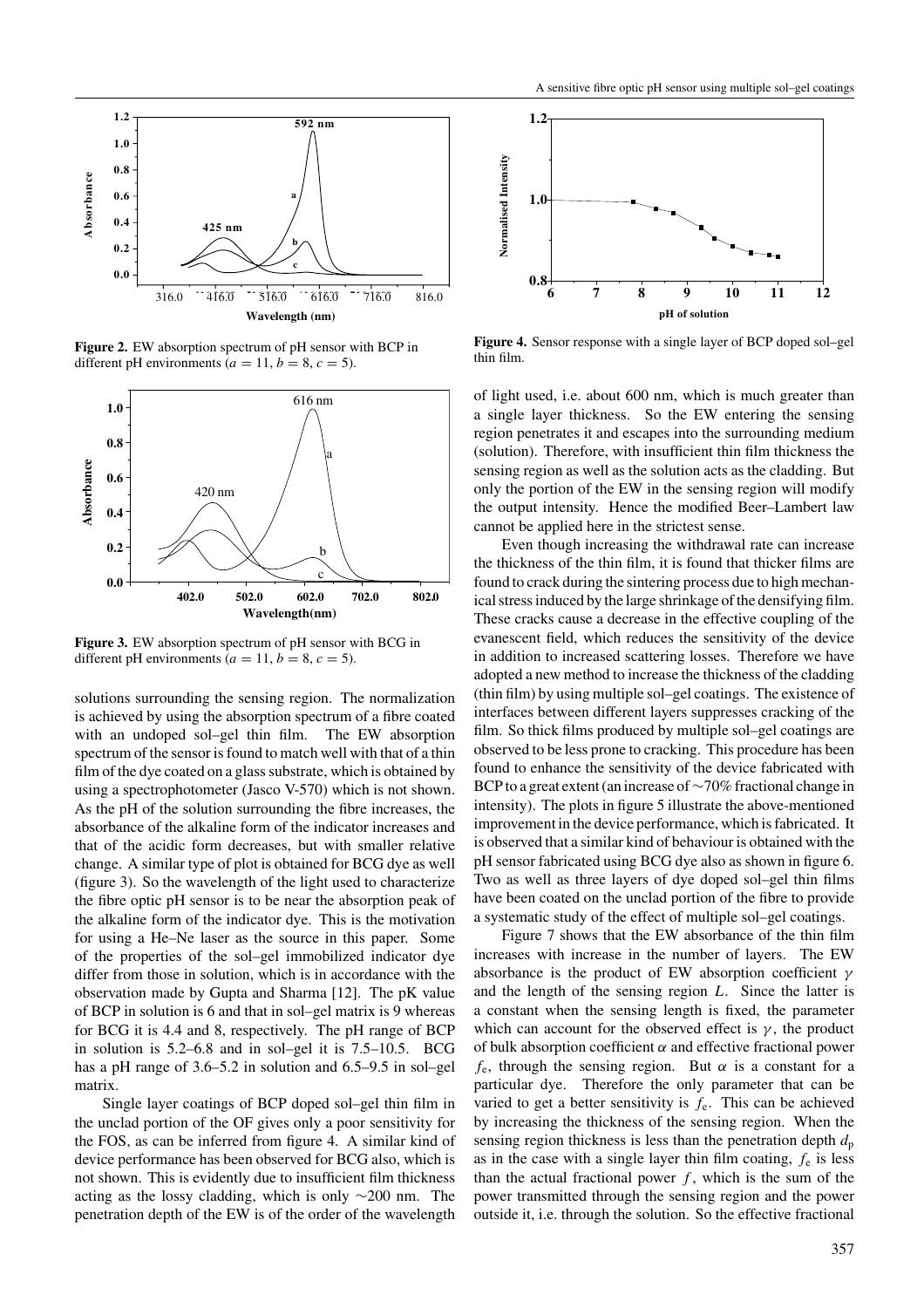

**Figure 5.** Response of the sensor fabricated with different layers of thin film containing BCP ( $a = 1$  layer,  $b = 2$  layers,  $c = 3$  layers).



**Figure 6.** Response of the sensor fabricated with different layers of thin film containing BCG ( $a = 1$  layer,  $b = 2$  layers,  $c = 3$  layers).



**Figure 7.** EW absorption spectrum of pH sensor with BCP in pH 10 with different thin film layers ( $a = 3$  layers,  $b = 2$  layers,  $c = 1$  layer).

power in the sensing region, which is available for intensity modulation at the fibre output, increases with increase in the number of thin film layers. The optimum thickness of the thin film is nearly equal to the penetration depth of the EW. When the film thickness becomes greater than the penetration depth, the temporal response of the sensor may be adversely affected as the analyte has to traverse a longer distance through the gel matrix. The EW absorption spectra of BCG show that absorbance of the sol–gel thin film increases with increase in the number of layers, as shown in figure 8 which is similar to the results obtained for BCP.



**Figure 8.** EW absorption spectrum of pH sensor with BCG in pH 10 with different thin film layers ( $a = 3$  layers,  $b = 2$  layers,  $c = 1$ layer).

The improved sensitivity also indicates that there is a high level of interconnectivity between pores in different layers of the sol–gel thin film. The analyte (H<sup>+</sup> and OH<sup>−</sup> ions) diffuses through the pores of the outer layer of the pH sensor and interacts with the indicator molecules present there. It then enters the inner layer and traverses through it and enters further into the next inner layer. Hence the dye in the innermost layer is also brought into interaction with the analyte. It can be assumed that the analyte molecules entering the outermost layer do not encounter the barrier between different layers of thin film and hence can react with the sensing species effectively, even near the core. Since the fraction of EW power is maximum in the innermost layer, the interconnectivity between pores has a significant role in the increased sensitivity of the present multi-layer fibre optic pH sensor.

The sensitivity of the device is found to be unaffected even after keeping it in low pH (acidic regime) environments for several days. But when the sensor is kept in alkaline solution for a long time the sensitivity is found to be decreased. This reduction in intensity is due to the leaching of the dye molecules from the gel matrix. The important factors that determine the leaching of a dopant from sol–gel derived films include the size of the dopant, the pore diameter of the sol–gel material and the solubility of the dopant in the solution. Since the first two factors are constants for a thin film when fabricated the only factor that may depend on the pH of the surrounding solution is the solubility of the dye in different pH environments. Similar results were observed by Butler *et al* [14] for another pH indicator dye, bromophenol blue, in a sol–gel matrix. From this it can be inferred that the leaching of the dye is significant at higher pH. The solubility dependence of BCP and BCG on pH value of the solution is the key factor. At very high pH increased leaching would be expected from sol–gel silica films due to alkaline attack, which results in dissolution of silica. This also contributes to the observed effect of decrease in sensitivity at very high pH environments. The sensor is found to give similar results even after storage for a period of three months.

The response time of each type of sensor (with single layer, double layer, etc) is found to depend on the direction in which the pH of the solution is varied. The temporal response of a sensor with BCP is shown in figure 9. An unclad fibre dipped in dye solution shows almost equal response times in both directions of pH variation. For the sensor fabricated with a